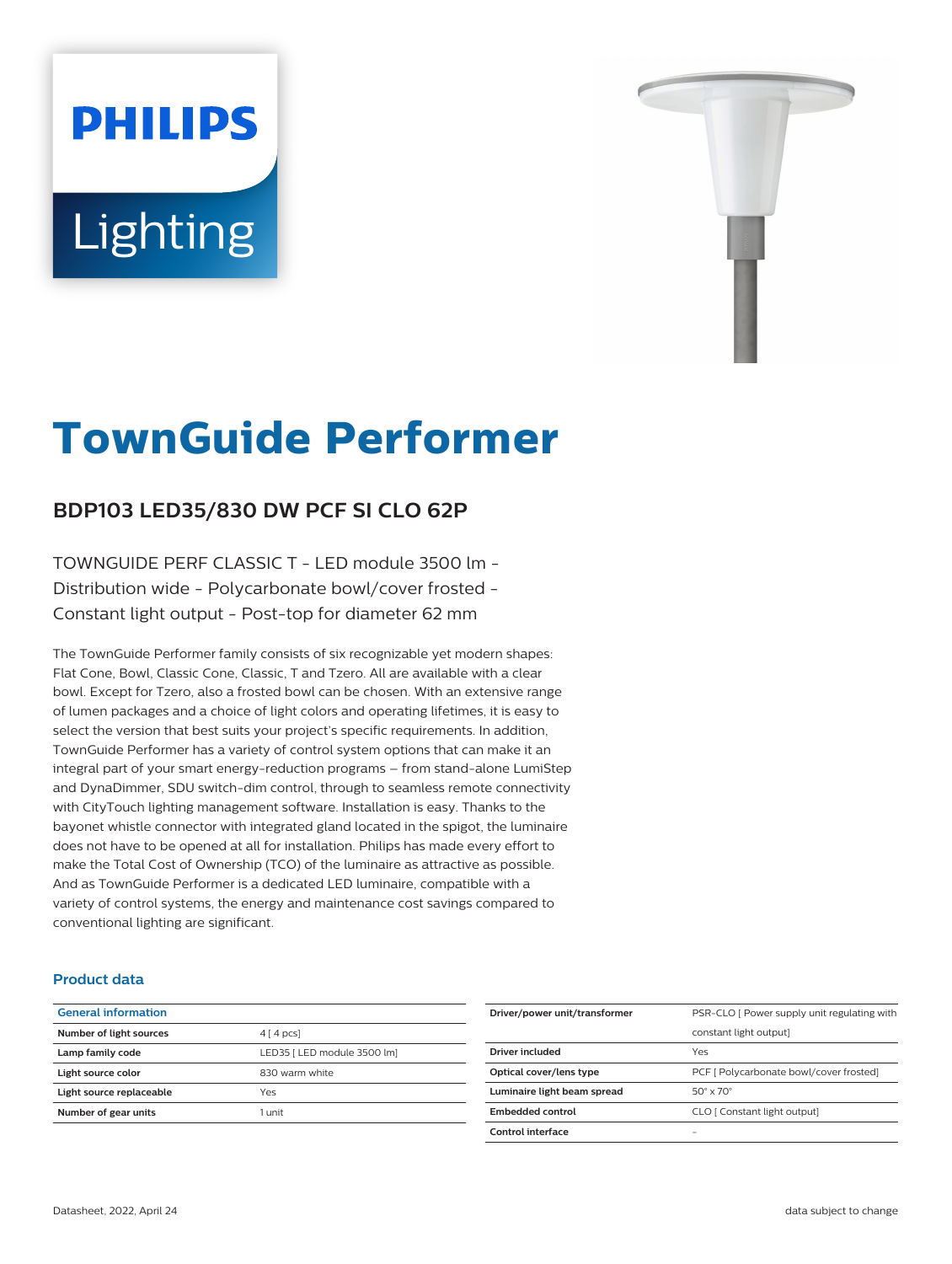## **TownGuide Performer**

| Connection<br>Screw connection block 5-pole<br>Cable            |  |
|-----------------------------------------------------------------|--|
|                                                                 |  |
|                                                                 |  |
| <b>Protection class IEC</b><br>Safety class I (I)               |  |
| Parts color<br>All parts colored                                |  |
| Coating                                                         |  |
| Glow-wire test<br>650/5 [ Temperature 650 °C, duration 5 s]     |  |
| <b>Flammability mark</b><br>NO [ -]                             |  |
| <b>Safety device</b><br>PCBC [ PCB cover]                       |  |
| <b>CE mark</b><br>CE mark                                       |  |
| <b>ENEC mark</b><br><b>ENEC</b> mark                            |  |
| <b>Warranty period</b><br>5 years                               |  |
| Distribution wide                                               |  |
| Optic type outdoor                                              |  |
| Photocell<br>No [ -]                                            |  |
| Constant light output<br>Yes                                    |  |
| Number of products on MCB of 16 A type<br>20                    |  |
| в                                                               |  |
| <b>EU RoHS compliant</b><br>Yes                                 |  |
| <b>WEEE mark</b>                                                |  |
| Light source engine type<br>LED                                 |  |
| Yes<br>Service tag                                              |  |
| Serviceability class<br>Class A, luminaire is equipped with     |  |
| serviceable parts (when applicable): LED                        |  |
| board, driver, control units, surge protection                  |  |
| device, optics, front cover and mechanical                      |  |
|                                                                 |  |
| parts                                                           |  |
| <b>Product family code</b><br>BDP103 [TOWNGUIDE PERF CLASSIC T] |  |
|                                                                 |  |
| <b>Light technical</b>                                          |  |
| Upward light output ratio<br>4                                  |  |
| $O^{\circ}$<br>Standard tilt angle posttop                      |  |
| Standard tilt angle side entry                                  |  |
|                                                                 |  |
| <b>Operating and electrical</b>                                 |  |
| <b>Input Voltage</b><br>220-240 V                               |  |
| <b>Input Frequency</b><br>50 to 60 Hz                           |  |
| Initial CLO power consumption<br>26 W                           |  |
| Average CLO power consumption<br>26.5 W                         |  |
| End CLO power consumption<br>27 W                               |  |
| Inrush current<br>22 A                                          |  |
| Inrush time<br>$0.29$ ms                                        |  |
| Power Factor (Min)<br>0.97                                      |  |
| Power Factor (Nom)<br>0.94                                      |  |
|                                                                 |  |
| <b>Controls and dimming</b>                                     |  |
| Dimmable<br>No                                                  |  |
|                                                                 |  |
| <b>Mechanical and housing</b>                                   |  |
| <b>Housing Material</b><br>Aluminum                             |  |
| Reflector material                                              |  |
| Optic material<br>Acrylate                                      |  |

| <b>Fixation material</b>            | Steel                                  |
|-------------------------------------|----------------------------------------|
| <b>Mounting device</b>              | 62P   Post-top for diameter 62 mm]     |
| Optical cover/lens shape            | Wide                                   |
| Optical cover/lens finish           | Frosted                                |
| Torque                              | 15                                     |
| Overall height                      | 458 mm                                 |
| Overall diameter                    | 570 mm                                 |
| Effective projected area            | $0.093 \text{ m}^2$                    |
| Color                               | Silver                                 |
| Dimensions (Height x Width x Depth) | 458 x NaN x NaN mm (18 x NaN x NaN in) |
|                                     |                                        |
| Approval and application            |                                        |

| Ingress protection code                | IP66   Dust penetration-protected, jet-proof] |
|----------------------------------------|-----------------------------------------------|
| Mech. impact protection code           | IK10 [20 J vandal-resistant]                  |
| Surge Protection (Common/Differential) | Luminaire surge protection level until 6 kV   |
|                                        | differential mode and 6 kV common mode        |

| Initial performance (IEC compliant)   |                        |
|---------------------------------------|------------------------|
| Initial luminous flux (system flux)   | 1716 Im                |
| Luminous flux tolerance               | $+/-7%$                |
| Initial LED luminaire efficacy        | 66 lm/W                |
| Init. Corr. Color Temperature         | 3000 K                 |
| Init. Color Rendering Index           | 80                     |
| Initial chromaticity                  | $(0.43, 0.40)$ SDCM <5 |
| Initial input power                   | 27 W                   |
| Power consumption tolerance           | $+/-10%$               |
| Init. Color Rendering Index Tolerance | $+/-2$                 |

#### **Over time performance (IEC compliant)**

| Control gear failure rate at median useful 10 % |
|-------------------------------------------------|
|                                                 |
| Lumen maintenance at median useful life* 95     |
|                                                 |
|                                                 |
|                                                 |
| $-40$ to $+35$ °C                               |
| 25 °C                                           |
| Not applicable                                  |
|                                                 |
|                                                 |
| 871829191077000                                 |
|                                                 |

| <b>Full product code</b>             | 87829191077000                     |
|--------------------------------------|------------------------------------|
| Order product name                   | BDP103 LED35/830 DW PCF SI CLO 62P |
| EAN/UPC - Product                    | 8718291910770                      |
| Order code                           | 91077000                           |
| <b>Numerator - Quantity Per Pack</b> |                                    |
| Numerator - Packs per outer box      |                                    |
| Material Nr. (12NC)                  | 910500991138                       |
| Net Weight (Piece)                   | 7.200 kg                           |